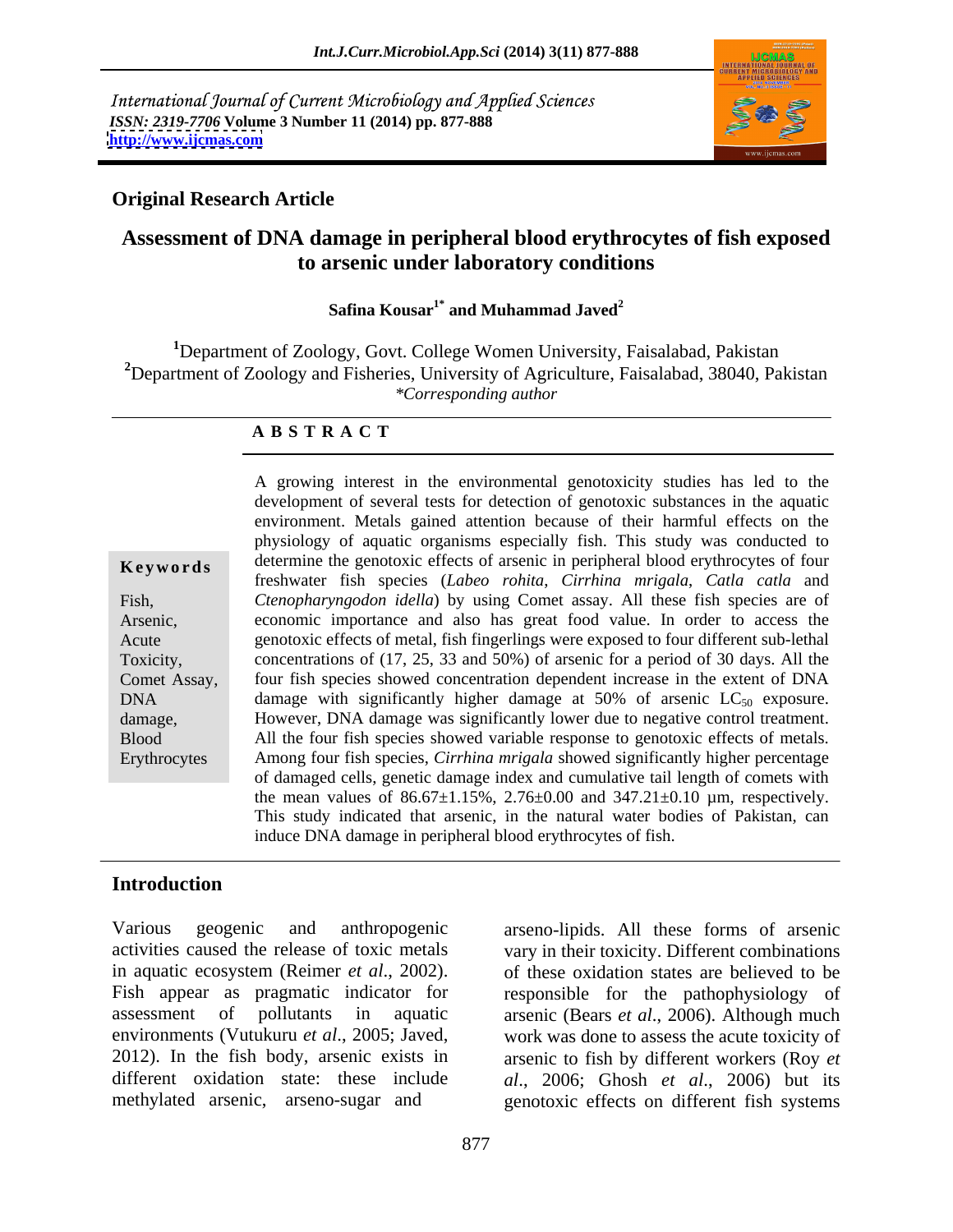are yet to be characterized. Exposure to *al*., 2006). It allows the investigators to pronounced disturbance of physiological stress proteins (Roy and Bhattacharya,

is responsible for induction of oxidative Ctenopharyngodon idella. For this represents a major class of DNA damage under oxidative stress. It is also responsible for various modifications in DNA bases (Cadet *et al.*, 1997). Arsenic has long been observed genotoxic both in in-vivo and inobserved genotoxic both in in-vivo and in- The experiment was conducted in the vitro conditions (Dopp *et al*., 2004). It causes DNA damage either through reactive Department of Zoology and Fisheries, oxygen species production or modulating University of Agriculture, Faisalabad, the levels of antioxidant compounds i.e. Pakistan. For this project 150-day old four glutathione (Bhattacharya and Bhattacharya, fish species were collected from the Fish 2007), interruption in methylation reactions Seed Hatchery, Faisalabad and transported taking place in cell (Zaho *et al*., 1997) or by to the wet laboratory with proper care. Fish blocking DNA repair system (Hartwig, fingerlings of all the four species were

DNA-protein cross links (Gebel *et al*., 1998). Among various approaches used for the evaluation of DNA strand breakage, Remains of feed and excretory waste were of genotoxic potentials of environmental pollutants on fish (Avishai *et al*., 2002). This to diverse genetic toxicants (Matsumoto *et* 

lethal concentrations of arsenic resulted in assess the DNA damage at initial level by processes occurring in fish body (Bears *et*  fragments in gel embedded cells (Bombail *et al*., 2006) and also induced the production of *al*., 2001). Thus, present study was 2005). of arsenic in peripheral blood erythrocytes The increased production of stress proteins *rohita*, *Cirrhina mrigala*, *catla catla* and stress in fish (Bhattacharya and experiment it was hypothesized that Bhattacharya, 2007). As a result of oxidative different fish species will show variable damage due to reactive oxygen species, ability to tolerate adverse effects of metals DNA strand breakage occurs which that would cause genotoxicity in fish blood measuring the migration of broken DNA conducted to determine the genotoxic effects of four freshwater fish species viz. *Labeo Ctenopharyngodon idella*. For this erythrocytes.

# **Materials and Methods**

1998). acclimatized to laboratory conditions for Along with DNA strand breakage arsenic period fish fingerlings were fed to satiation also has the ability to cause formation of on feed (34% Digestible Protein and 3.00 laboratories of Fisheries Research Farms, University of Agriculture, Faisalabad, two weeks prior to experiments. During this Kcal/g Digestible Energy) twice daily.

Comet Assay has been used as most reliable, siphoned off daily to avoid stress on the fish. responsive and fast technique for assessment  $\blacksquare$  Analytical grade arsenic trioxide  $(As_2O_3:$ assay is used for the detection of water capacity) were used to carry out acute single/double strand breakage and alkali toxicity tests with four fish species, labile sites, induced in individual eukaryotic separately. The aquaria were thoroughly cells by physical and chemical pollutants rinsed and filled with 50 liter dechlorinated (Kim *et al*., 2002). This assay has also been tap water. Fish fingerlings (150-day old) reported to be applied to the peripheral belonging to four species with following erythrocytes of various fish species exposed average wet weights and total lengths were Merck) was used to test its effects on selected fish species. Glass aquaria (60 liter selected for acute toxicity trials: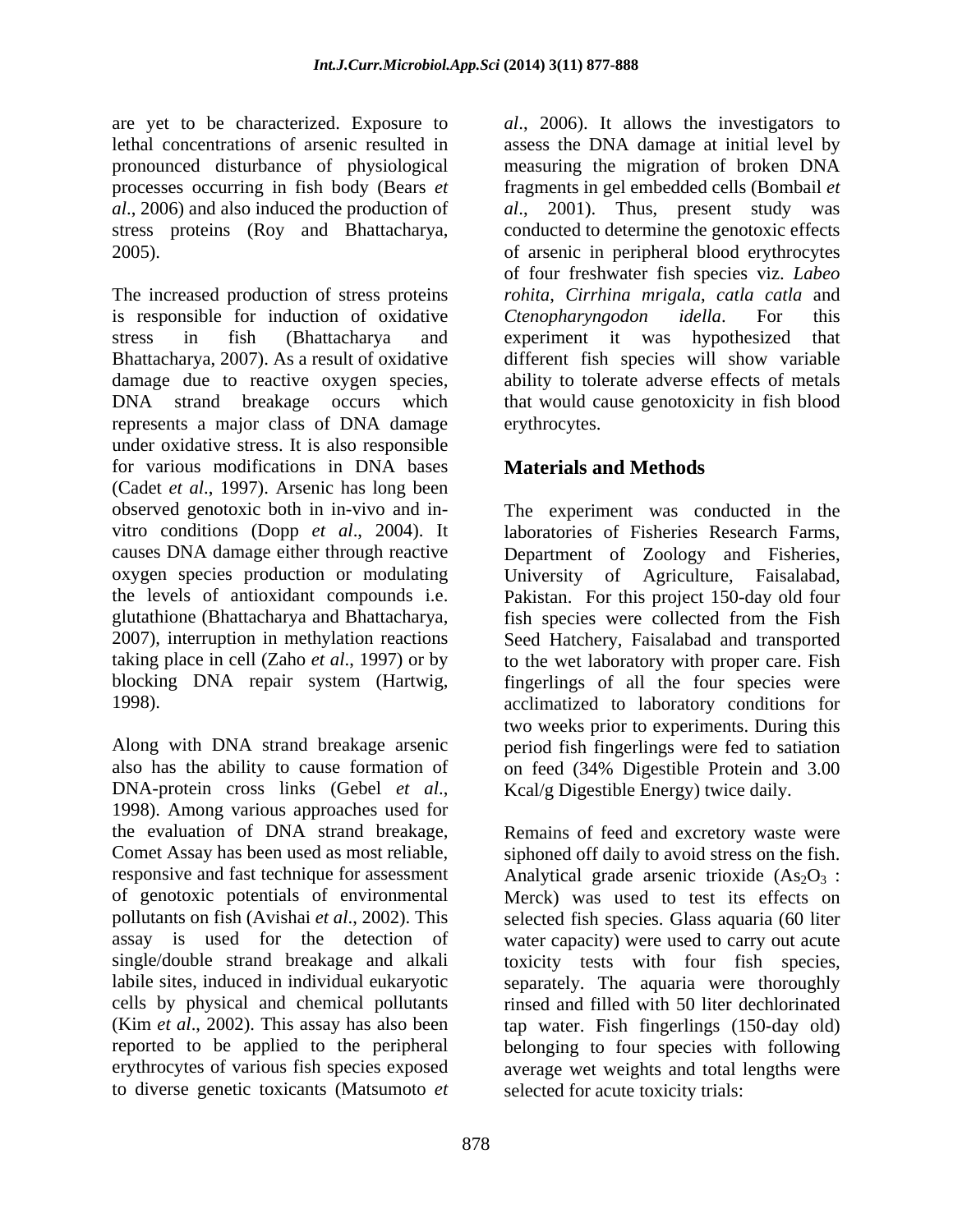| <b>Fish Species</b> | <b>Average Wet</b> | Average                | means were expressed in the results.                                             |
|---------------------|--------------------|------------------------|----------------------------------------------------------------------------------|
|                     | Weight (g)         | Total Length  <br>(mm) | <b>Arsenic Induced DNA Damage in Fish</b>                                        |
| Labeo rohita        | $14.47 \pm 0.43$   | $110.33 \pm 2.95$      |                                                                                  |
| Cirrhina            | $11.28 \pm 0.47$   | $101.53 \pm 1.17$      | The experiments were conducted to                                                |
| mrigala             |                    |                        | determine the extent of DNA damage in the                                        |
| Catla catla         | $19.66 \pm 0.24$   | $121.42 \pm 2.40$      | peripheral blood erythrocytes of four fresh                                      |
| Ctenopharyng        | $10.58 \pm 0.33$   | $99.78 \pm 1.63$       | water fish species exposed to arsenic. For                                       |
| odon idella         |                    |                        | this purpose, 150-day old fish of each<br>mogica ware coolimatized to lehometery |

Ten fish of each species were placed in aquarium for each test concentration of metallic ions. Metal concentration of water was started from zero with an increment of  $0.05$  and  $5$ mgL<sup>-1</sup> for low and high concentration, respectively. To avoid instant stress to the fish, the metallic ion concentration of each test media was increased gradually to achieve the 50% test concentration within 3 hours and full toxicant concentration in 6 hours. Test<br>satiation twice daily on feed (34%) media were supplied with constant air through capillary system fitted with an air<br> $\frac{D_{\text{H}}}{D_{\text{H}}}\text{Energy}$ . pump. Temperature (30Cº), hardness (300  $\text{mgL}^{-1}$ ) and pH (7.5) were maintained throughout the experimental period. The fish were not fed during acute toxicity trials. The concentration of metal was started from zero<br> $\frac{\text{count of metal}}{\text{mean}}$  as resulting social. Fight like is up to that concentration at which 50% and<br>example was used as positive control. That provide 100% fish mortality occurred during 96 hours test duration. During 96-hr toxicity tests, the observations on fish mortality were made after every 2 hours. The dead fish were immediately removed from the medium. No mortality was recorded in the control fish species placed in clean metal free water. At the end of each test, water were scored and examined randomly under<br>Epi-Fluorescence microscope (N-400M, samples were taken and analyzed for the Epi-Findescence inicroscope (N-400M,<br>desired metal concentration by following the American Scope; UK) equipped with light desired metal concentration by following the methods described in S.M.E.W.W (1989). Source of mercury short are reflected family The analyzed concentrations of arsenic in  $\frac{1}{2}$  filters for ethidium bromide at 400 X the test media coincided quite satisfactorily with the desired concentrations. The acute toxicity tests for each fish species were

Table for fish Wet weight and Length conducted in three replications for each test concentration. However, their arithmetic

# **(mm) Arsenic Induced DNA Damage in Fish**

 $11.28\pm0.47$  101.53 $\pm$ 1.17 1.11 1.12 experiments were conducted to  $10.58\pm0.33$  99.78 $\pm1.63$  water usin species exposed to alseme. For 25%, 33% and 50% of 96-hr  $LC_{50}$  of for low and high  $25\%$ ,  $35\%$  and  $30\%$  or  $50\text{-}$ m LC<sub>50</sub>) or peripheral blood erythrocytes of four fresh water fish species exposed to arsenic. For this purpose, 150-day old fish of each species were acclimatized to laboratory conditions in cemented tanks prior to the experiments. To determine DNA damage, each fish species was exposed to four different sub-lethal concentrations (17%, 25%, 33% and 50% of 96-hr  $LC_{50}$  of arsenic, separately, for a period of 30 days. Each test was conducted with three replications. Temperature, pH and hardness of each test medium were maintained at  $30^{\circ}$ , 7.5 and  $300 \text{mgL}^{-1}$ , respectively.  $^{-1}$  representively During exposure period, the fish were fed to satiation twice daily on feed (34% Digestible Protein and 3.00k cal/g Digestible Energy).

The control fish were kept in clean metal free water for comparison as negative control while Cyclophosphamide (Sigma) was used as positive control. Fish blood samples were processed for Comet assay according to Singh *et al*. (1988) with minor modifications. After 30-day metallic ions exposure period, blood samples were collected from the caudal vein of fish through sterilized syringe and processed for Comet assay. One hundred and fifty cells were scored and examined randomly under Epi-Fluorescence microscope (N-400M, American Scope; UK) equipped with light source of mercury short are reflector lamp filters for ethidium bromide at 400 X magnification and low lux (MD-800, American Scope; UK) camera. Cells with no DNA damage possess intact nuclei without a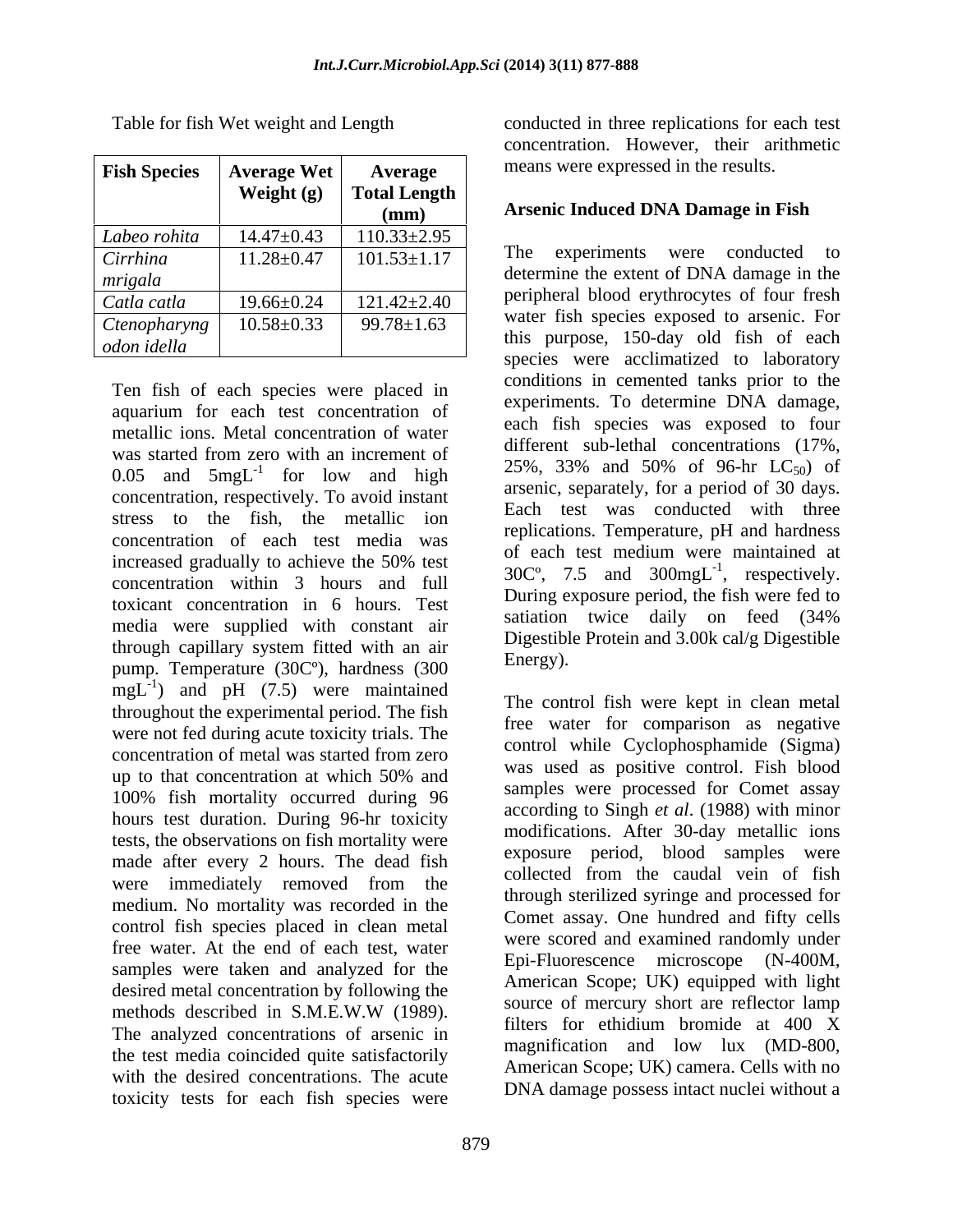tail, whereas cells with DNA damage sensitive to arsenic, followed by that of showed comet like appearance. The length of DNA migration in the comet tail is an and *Catla catla*. However, *Catla catla* estimate of DNA damage (Grover *et al.*, appeared significantly (p<0.05) more 2003). The cells with no head or dispersed sensitive to arsenic with 96-hr LC<sub>50</sub> and head were regarded as apoptotic cells and lethal concentration values of 10.16±0.22 were not included in the analyses. The DNA and  $14.05\pm0.20$  mgL<sup>-1</sup>, respectively (Table damage was quantified by visual 1). classification of cells into five categories "comets" corresponding to the tail length, **Arsenic induced DNA Damage in** undamaged: Type 0, low-level damage: Type I, medium-level damage: Type II, high-level damage: Type III and complete **a.** *Labeo rohita***:** Table 2 shows significantly damage: Type IV. TriTek CometScore<sup>TM</sup> (Summerduck, USA) software was used to the peripheral blood erythrocytes of fish. measure the comet tail length of damaged However, the proportion of damage is cells (Costa *et al*., 2011; Jose *et al*., 2011) changed with the exposure concentrations of and cumulative tail length of all examined arsenic. At  $50\%$ ,  $33\%$  and  $25\%$  LC<sub>50</sub> of cells (n=50 per replicate). The 96-hr  $LC_{50}$  arsenic, significantly (p<0.05) higher and lethal concentrations of arsenic for four damage was observed in the nuclei of fish and lethal concentrations of arsenic for four damage was observed in the nuclei of fish fish species were determined, separately, by erythrocytes as compared positive control. using the Probit analysis method (Hamilton, Among the exposure concentrations, 50%) 1977). Mean values of 96-hr  $LC_{50}$  and lethal  $LC_{50}$  caused significantly maximum GDI of concentrations for each fish species were  $2.15 \pm 0.18$ , followed by that of 33% positive obtained at 95% confidence intervals. control,  $25\%$ ,  $17\%$   $LC_{50}$  and negative MINITAB computer program, based on control. However, GDI computed at 33% Probit method, was used to statistically  $LC_{50}$  and positive control treatment did not analyze the fish mortality data. Data were vary significantly (p<0.05). Cumulative tail statistically analyzed by using Factorial design (RCBD). Means were compared for concentrations of arsenic, positive and statistical differences through Tukey's negative controls, ranged between the mean student Newnan-Keul test (Steel *et al.*, values of 195.40±0.40 and 3.69±40 µm with 1996). Both parametric and non-parametric statistically significant difference at p<0.05. tests were used in order to evaluate differences at 0.05 level of significance. **b.***Cirrhina mrigala***:** In the fish blood, the Normality of distribution of data was frequency of DNA damaged cells increased assessed through Analysis of Variance

**Acute Toxicity Tests:** Tolerance limits of four fish species, in-terms of 96-hr  $LC_{50}$  and lethal concentration varied significantly (Table 1). Among four fish species *Labeo* negative controls that followed the order:<br>rokita anneared significantly  $(n/0.05)$  least  $50\% > 33\% > 25\% > 17\%$  > positive control *rohita* appeared significantly (p<0.05) least

*Cirrhina mrigala*, *Ctenopharyngodon idella* appeared significantly  $(p<0.05)$  more sensitive to arsenic with 96-hr  $LC_{50}$  and , respectively (Table 1).

## **Arsenic induced DNA Damage in Peripheral Blood Erythrocytes of Fish**

TM variable proportions of damaged nuclei in arsenic. At 50%, 33% and 25%  $LC_{50}$  of arsenic, significantly (p<0.05) higher Among the exposure concentrations, 50% 2.15±0.18, followed by that of 33% positive control. However, GDI computed at 33% length of comets, induced due to various values of 195.40±0.40 and 3.69±40 µm with statistically significant difference at  $p<0.05$ .

(ANOVA). exposure concentration of arsenic. However, **Results and Discussion** 50% arsenic LC<sub>50</sub> was significantly higher significantly with concomitant increase in mean damage  $(86.68\pm1.15\%)$  caused by than that caused by positive control 51.33±4.16%. The mean GDI values in fish varied significantly  $(p<0.05)$  due to various concentrations of arsenic, positive and negative controls that followed the order: 50% > 33% > 25% > 17% > positive control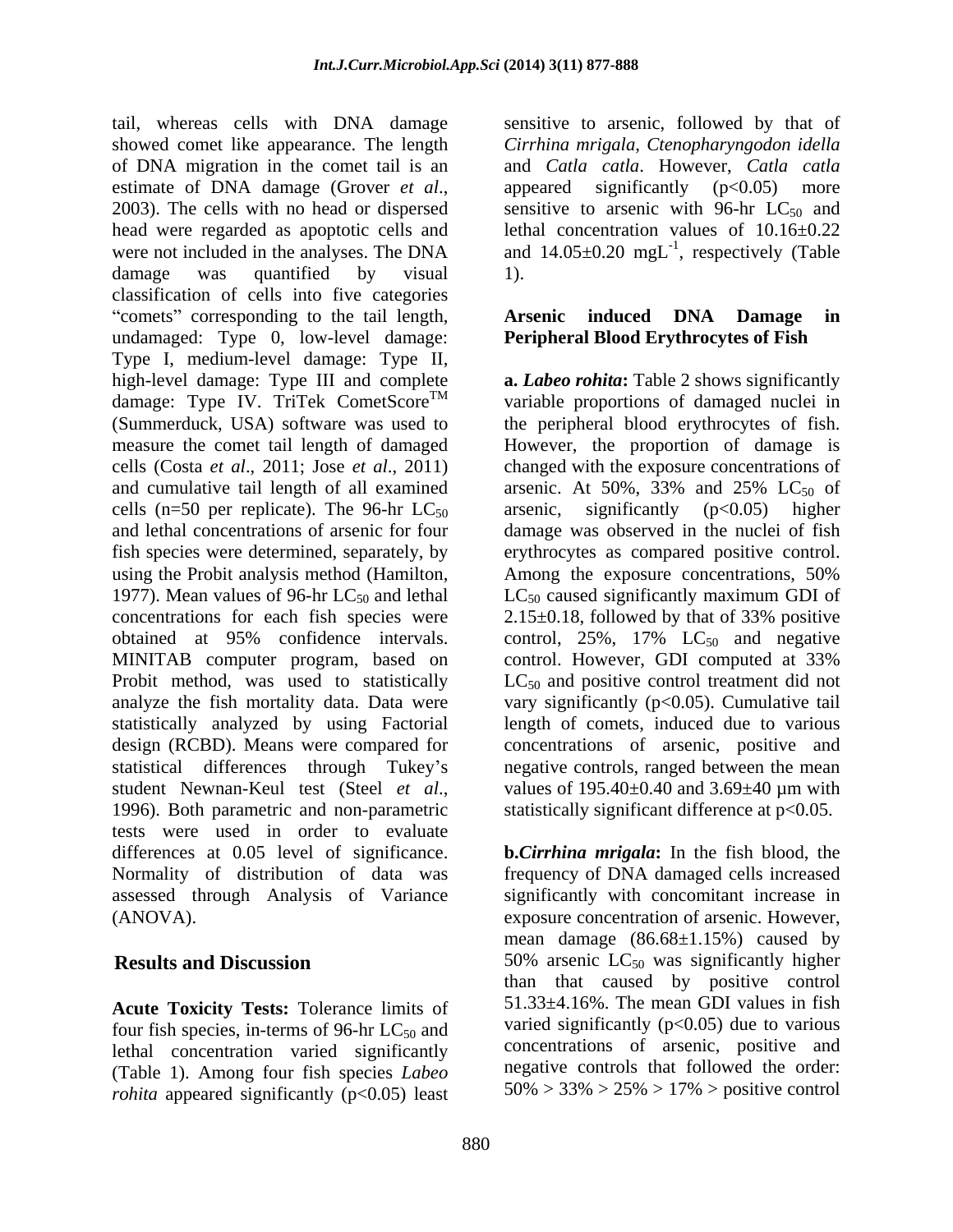> negative control. Similarly, the incidence length of comets, followed by that of *Labeo*  of cumulative tail length of comets was *rohita*, *Ctenopharyngodon idella* and *Catla*  higher at 50% LC<sub>50</sub>  $(347.21 \pm 1.00 \mu m)$ , *catla.* followed by that at 33%, 25%, 17%  $LC_{50}$ ,<br>positive control and negative control with Industrial advancement has great

25%, 17% of  $LC_{50}$  and negative control. Exposure of arsenic at  $50\%$  LC<sub>50</sub> caused significantly higher GDI with the mean treatment. The cumulative tail length of differences with the mean higher cumulative (Svecevicius, 2010) or /and due to tail length of  $190.45 \pm 0.45$  µm. observed at differences in the synthesis of 50% arsenic  $LC_{50}$  that was significantly metallothionein (Hollis *et al.*, 2001).<br>higher than that induced due to positive Metallothionein works as metal-chelating

damaged cells (%), genetic damage index binding (Kalpaxis et al., 2003). Javid et al. (GDI) and cumulative tail length of comets (2007), Azmat et al. (2012) and Yaqub and of positive control treatment. However, the GDI values showed non-significant

cumulative tail length of comets. Among higher DNA damage in-terms of percentage of damaged cells, GDI and cumulative tail *catla*.

significant (p<0.05) difference among them contribution in the release of a variety of (Table 3). toxic chemicals, including metals, into the **c.***Catla catla***:** The DNA damage in *al*., 2012). These pollutants not only disturb peripheral blood erythrocyte of fish, caused the physico-chemical properties of the water by different concentrations of arsenic, varied bodies but also influence the aquatic food significantly with the highest mean damage chain causing physiological and cytogenetic of 70.67 $\pm$ 3.06% at 50% arsenic LC<sub>50</sub>, alterations in the aquatic animals (Barbosa *et* followed by that of 33%, positive control, al., 2009). It is observed during present significantly higher GDI with the mean *mrigala*, *Catla catla* and *Ctenopharyngodon*  value of 2.18±0.07 while significantly lower *idella* varied significantly (P<0.05). The GDI was observed due to negative control variation in tolerance limits of four fish comets, induced due to various arsenic physiological differences and species concentrations showed significant specificity to interact against heavy metals higher than that induced due to positive Metallothionein works as metal-chelating control (Table 4). agent that plays an important role in the **d.***Ctenopharyngodon idella*: In metals in aquatic organisms, through oxygen *Ctenopharyngodon idella*, the percentage of free radical scavenging actions and metal ( $\mu$ m), observed at 50% arsenic  $LC_{50}$  Javed (2012) also reported variability in the exposure, were significantly higher than that sensitivity of Indian major carps towards Industrial advancement has great aquatic environments of Pakistan (Jabeen *et*  alterations in the aquatic animals (Barbosa *et al*., 2009). It is observed during present investigation that the toxicity of arsenic to four fish species viz. *Labeo rohita*, *Cirrhina*  species for arsenic is attributed to their (Svecevicius, 2010) or /and due to differences in the synthesis of metallothionein (Hollis *et al.*, regulation, detoxification and depuration of binding (Kalpaxis *et al*., 2003). Javid *et al*. (2007), Azmat *et al*. (2012) and Yaqub and toxicity of metals.

difference at 25% and 33% arsenic  $LC_{50}$  Contamination of heavy metals appeared exposures (Table5). seriously alarming to the aquatic organisms Figure 1 shows DNA damage in peripheral oxidative stress through production of blood erythrocytes of fish in-terms of reactive oxygen species that leads to percentage of damaged cells, GDI and oxidation of various proteins, lipids and four fish species, *Cirrhina mrigala* exhibited context, arsenic exhibited higher ability to especially fish due to their ability to induce DNA (Sevcikova *et al*., 2011). In this generate reactive oxygen species (ROS) that would cause oxidative DNA damage.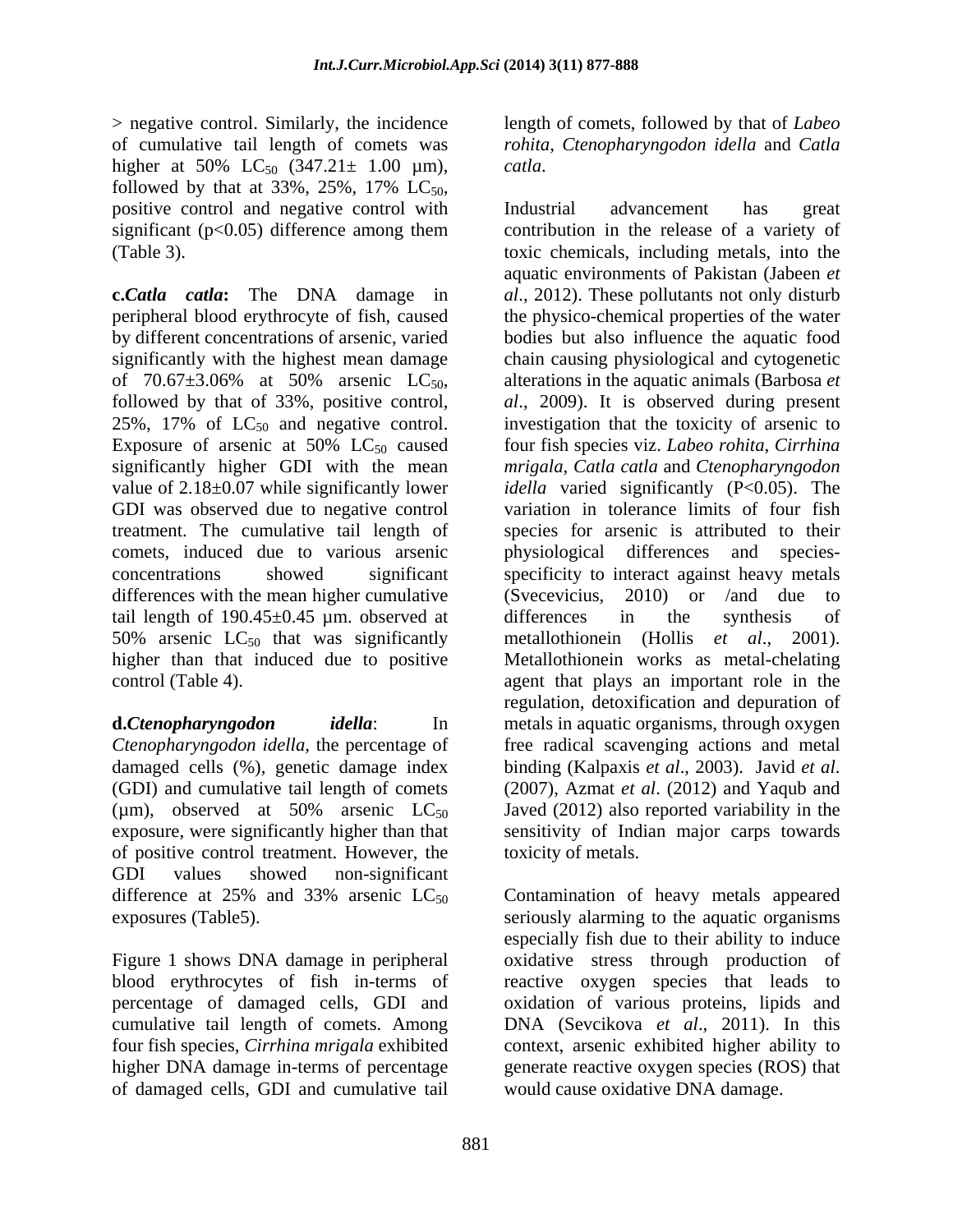| <b>Fish Species</b>     | <b>Mean 96-hr <math>LC_{50}</math></b><br>$(mgL^{-1})$ | 95% Confidence<br><b>Interval</b><br>$(mgL^{-1})$ | <b>Mean 96-hr Lethal</b><br>Concentration<br>$(mgL-1)$ | 95% Confidence<br><b>Interval</b><br>(mgL) |
|-------------------------|--------------------------------------------------------|---------------------------------------------------|--------------------------------------------------------|--------------------------------------------|
| Labeo rohita            | $30.00 \pm 0.02$ a                                     | $27.78 - 31.78$                                   | 40.16 $\pm$ 0.04 a                                     | $37.13 - 46.88$                            |
| Cirrhina mrigala        | $24.50 \pm 0.05$ <b>b</b>                              | $23.17 - 25.53$                                   | 32.06 $\pm$ 0.02 <b>b</b>                              | $30.34 - 35.06$                            |
| Catla catla             | $10.16 \pm 0.22$ d                                     | $9.42 - 10.70$                                    | $14.05 \pm 0.20$ d                                     | $13.16 - 15.69$                            |
| Ctenopharyngodon idella | $22.17 \pm 0.02$ c                                     | $20.82 - 23.20$                                   | $29.67 \pm 0.02$ c                                     | 28.03 - 32.49                              |

**Table.1** Acute toxicity of arsenic observed for the fish

**CI = Confidence Interval; Means with similar letters in a single column are statistically non-significant at p<0.05.**

| <b>Treatments</b>          | Exposure                                              | $Un-$              |                     | <b>Proportions of Damaged Nuclei (%)</b> |                          |                                                                           | % age of                                                                                      |                   | <b>Genetic Cumulative</b>       |
|----------------------------|-------------------------------------------------------|--------------------|---------------------|------------------------------------------|--------------------------|---------------------------------------------------------------------------|-----------------------------------------------------------------------------------------------|-------------------|---------------------------------|
|                            | <b>Concentrations damaged</b><br>$(\text{mg L}^{-1})$ | Nuclei (%)         |                     |                                          |                          |                                                                           | <b>Damaged</b><br>Cells                                                                       | <b>Index</b>      | Damage Tail Length<br>$(\mu m)$ |
|                            |                                                       | Type 0             | <b>Type 1</b>       |                                          |                          |                                                                           | Type II Type III Type IV (II+III+IV) *(GDI)                                                   |                   |                                 |
| Labeo rohita               |                                                       |                    |                     |                                          |                          |                                                                           |                                                                                               |                   |                                 |
| Negative control           | $0.00\,$                                              | $92.67 + 3.06$ a   | - 5.33+2.31         | $2.00 \pm 2.00$ f                        | $(0.00 + 0.00e$          | $0.00 \pm 0.00$ f                                                         | $2.00\pm2.00$ f                                                                               | $0.09 \pm 0.05$ e | 3.69 $\pm$ 0.40 f               |
| <b>Positive control</b>    | CP $(20 \mu\text{gg}^{-1})$                           | $33.33 \pm 1.15$ c |                     |                                          |                          |                                                                           | $22.67 \pm 2.31$ c $10.00 \pm 2.00$ e $9.33 \pm 1.15$ b $24.67 \pm 1.15$ a $44.00 \pm 3.46$ d | $1.69 \pm 0.08$ b | $118.66 \pm 0.18$               |
|                            |                                                       |                    |                     |                                          |                          |                                                                           |                                                                                               |                   |                                 |
| 17% of $LC_{50}$           | 5.10                                                  | $48.00+2.00$ b     |                     | $19.33 \pm 1.15$ d $21.33 \pm 2.31$ d    | 9.33 $\pm$ 1.15 <b>b</b> |                                                                           | $2.00\pm2.00$ e 32.67 $\pm$ 5.46 e                                                            | $0.98 \pm 2.00$ d | 78.00±0.44                      |
| $25\%$ of LC <sub>50</sub> | 7.50                                                  | $9.33 \pm 1.15$ d  |                     |                                          |                          | $39.33 \pm 1.15$ a $44.67 \pm 1.15$ c $3.33 \pm 1.15$ d $3.33 \pm 3.06$ d | 51.33 $\pm$ 1.15 c                                                                            | $1.52 \pm 0.07$ c | $112.87 \pm 0.65$               |
|                            |                                                       |                    |                     |                                          |                          |                                                                           |                                                                                               |                   |                                 |
| 33% of $LC_{50}$           | 9.90                                                  | 600+200            | 33.33+4.16 <b>b</b> |                                          |                          | $49.33\pm3.06$ a $6.00\pm3.46$ c $5.33\pm3.06$ c                          | 60.67 $\pm$ 4.16 b                                                                            | $1.71 \pm 0.13$ b | $167.22 \pm 0.22$               |
| 50% of $LC_{50}$           | 15.00                                                 |                    | LS 33+2             | $46.00 + 3.46$ b                         | $12.67 \pm 1.15$ a       | 17.33±6.43                                                                | 76.00±3.46 <b>a</b>                                                                           | $2.15 \pm 0.18$ a | 195.40±0.40                     |
|                            |                                                       |                    |                     |                                          |                          |                                                                           |                                                                                               |                   |                                 |

**Table.2** DNA damage measured in peripheral blood erythrocytes of *Labeo rohita* exposed to arsenic

**The means with similar letters in a single column for each variable are statistically non-significant at p<0.05.**

\*GDI =  $\{Type I + 2(Type II) + 3(Type III) + 4(Type IV) / Type 0 + Type II + Type II + Type III + Type IV\}; CP = Cyclophosphamide$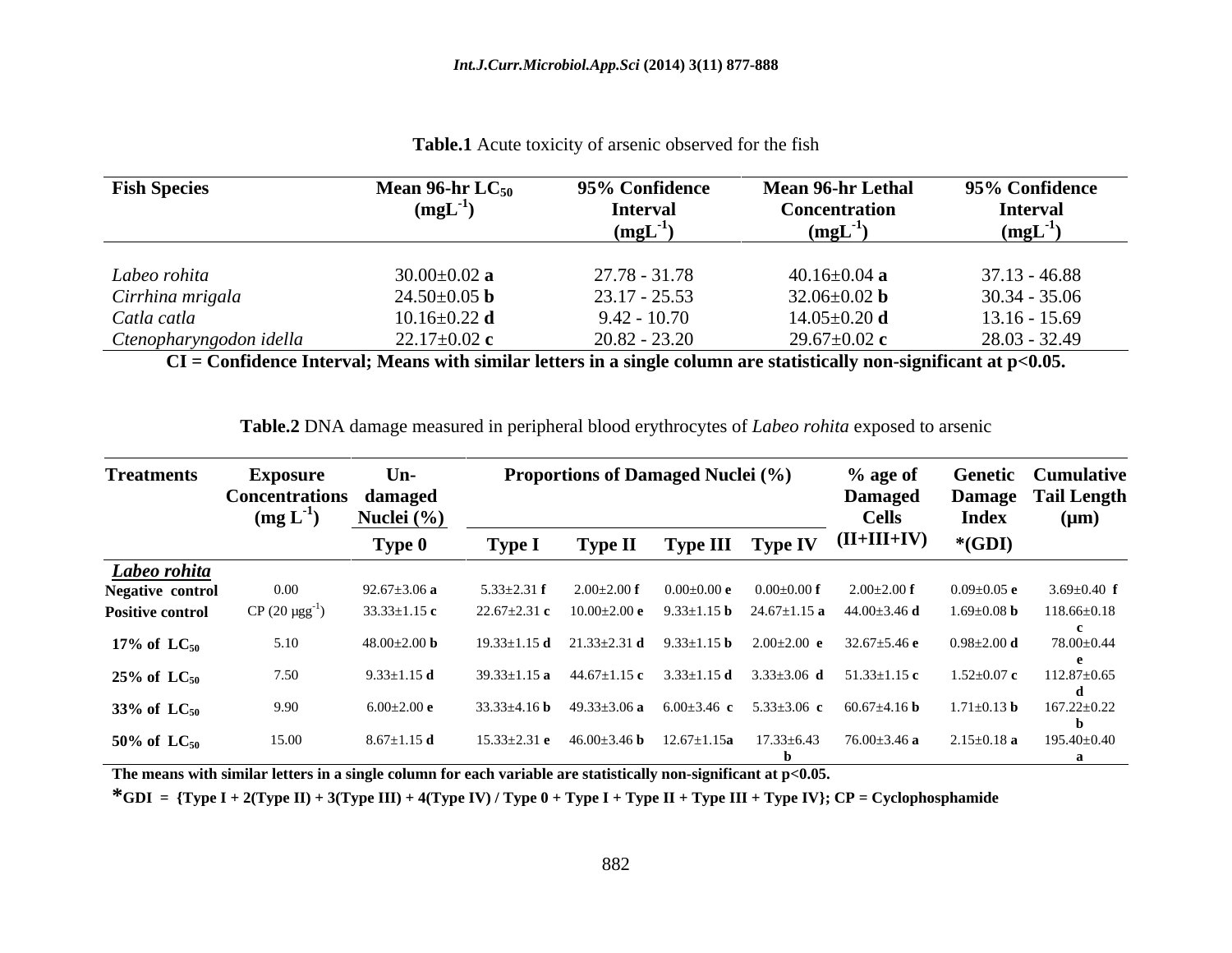| <b>Treatments</b>                           | <b>Exposure</b><br>Concentrations damaged | $Un-$                |                 | <b>Proportions of Damaged Nuclei (%)</b> |                   |                 | % age of<br>Damaged                                                  |                 | <b>Genetic Cumulative</b><br>Damage Tail Length                                                                                      |
|---------------------------------------------|-------------------------------------------|----------------------|-----------------|------------------------------------------|-------------------|-----------------|----------------------------------------------------------------------|-----------------|--------------------------------------------------------------------------------------------------------------------------------------|
|                                             | $(mg L^{-1})$                             | Nuclei (%)<br>Type 0 | <b>Type 1</b>   |                                          |                   |                 | <b>Cells</b><br><b>Type II Type III Type IV</b> $(II+III+IV)$ *(GDI) | <b>Index</b>    | $(\mu m)$                                                                                                                            |
|                                             |                                           |                      |                 |                                          |                   |                 |                                                                      |                 |                                                                                                                                      |
| <b>Cirrhina mrigala</b><br>Negative control | $0.00\,$                                  | $95.33 + 1.15$ a     | $3.33 + 1.15$ f | $1.33 \pm 1.15$ d                        | $(0.00)(+0.00)$ f | $(0.00+0.00)$ f | $1.33 \pm 1.15$ f                                                    | $0.06 + 0.02$ d | $3.78 \pm 0.23$ f                                                                                                                    |
| <b>Positive control</b>                     | CP $(20 \mu gg^{-1})$                     | $24.00 + 3.46$ b     |                 |                                          |                   |                 |                                                                      |                 | $24.67 \pm 1.15$ b $26.00 \pm 2.00$ b $14.67 \pm 3.06$ e $10.67 \pm 1.15$ b $51.33 \pm 4.16$ d $1.63 \pm 0.13$ c $121.20 \pm 0.13$ e |
| 17% of $LC_{50}$                            | 4.17                                      | $11.33 \pm 1.15$ c   |                 |                                          |                   |                 |                                                                      |                 | $40.67\pm3.06$ a $16.00\pm2.00$ c $30.00\pm2.00$ d $2.00\pm0.00$ e $48.00\pm4.00$ e $1.71\pm1.59$ c $139.72\pm0.18$ d                |
| $25\%$ of $LC_{50}$                         | 6.13                                      | $5.33 \pm 1.15$ e    |                 |                                          |                   |                 |                                                                      |                 | $18.67 \pm 1.15$ c $17.33 \pm 1.15$ c $54.67 \pm 1.15$ a $4.00 \pm 0.00$ d $76.00 \pm 2.00$ c $2.33 \pm 0.04$ b $240.24 \pm 0.21$ c  |
| 33% of $LC_{50}$                            | 8.09                                      | $7.33 \pm 1.15$ d    |                 |                                          |                   |                 |                                                                      |                 | $10.00\pm2.00$ e $32.00\pm2.00$ a $42.00\pm2.00$ c $8.67\pm1.15$ c $82.67\pm2.31$ b $2.35\pm0.04$ b $307.75\pm0.20$ b                |
| 50% of $LC_{50}$                            | 12.25                                     | $1.33 \pm 1.15$ f    |                 |                                          |                   |                 |                                                                      |                 | $12.00 \pm 2.00$ d $17.33 \pm 2.31$ c $48.00 \pm 2.00$ b $21.33 \pm 1.15$ a $86.67 \pm 1.15$ a $2.76 \pm 0.00$ a $347.21 \pm 0.10$ a |

**Table.3** DNA damage measured in peripheral blood erythrocytes of *Cirrhina mrigala* exposed to arsenic

**The means with similar letters in a single column for each variable are statistically non-significant at p<0.05.**

**\*GDI = {Type I + 2(Type II) + 3(Type III) + 4(Type IV) / Type 0 + Type I + Type II + Type III + Type IV}; CP = Cyclophosphamide**

**Table.4** DNA damage measured in peripheral blood erythrocytes of *Catla catla* exposed to arsenic

| <b>Treatments</b>       | Exposure<br>Concentrations damaged<br>$(mg L^{-1})$ | $Un-$<br>Nuclei (%) |                  | <b>Proportions of Damaged Nuclei (%)</b> |                   |                                 | $%$ age of<br><b>Damaged</b><br><b>Cells</b>                                                         | <b>Index</b>      | <b>Genetic Cumulative</b><br>Damage Tail Length<br>$(\mu m)$ |
|-------------------------|-----------------------------------------------------|---------------------|------------------|------------------------------------------|-------------------|---------------------------------|------------------------------------------------------------------------------------------------------|-------------------|--------------------------------------------------------------|
|                         |                                                     | <b>Type 0</b>       | <b>Type I</b>    |                                          |                   |                                 | <b>Type II</b> Type III Type IV $(II+III+IV)$ *(GDI)                                                 |                   |                                                              |
| Catla catla             |                                                     |                     |                  |                                          |                   |                                 |                                                                                                      |                   |                                                              |
| Negative control        | $0.00\,$                                            | $91.33 + 1.15a$     | $8.00 + 0.00$ f  | $0.67 \pm 1.15$ f                        | $0.00+0.00e$      | 0.00+0.00 e                     | $0.67 \pm 1.15$ f                                                                                    | $0.09 + 0.02$ e   | 3.24 $\pm$ 0.29 f                                            |
| <b>Positive control</b> | CP $(20 \mu\text{gg}^{-1})$                         | $29.33 \pm 1.15$ d  |                  |                                          |                   |                                 | $26.00\pm2.00$ c $10.00\pm0.00$ d $17.33\pm2.31$ a $18.00\pm0.00$ b $45.33\pm2.31$ c $1.69\pm0.04$ b |                   | $120.00 \pm 0.80$                                            |
|                         |                                                     |                     |                  |                                          |                   |                                 |                                                                                                      |                   |                                                              |
| 17% of $\text{LC}_{50}$ | 1.73                                                | $66.00 + 4.00$ b    | $21.33 + 2.31$ d | $8.00 \pm 0.00$ e                        |                   | $2.67\pm1.15$ d $2.00\pm3.46$ d | $12.67 \pm 4.62$ e                                                                                   | $0.53 \pm 0.16$ d | 52.12 $\pm$ 0.10 e                                           |
| $25\%$ of $LC_{50}$     | 2.54                                                | $48.00 + 2.00$ c    | $28.00 + 3.46$ b | $11.33 \pm 1.15$ c                       | 9.33 $\pm$ 1.15 c |                                 | $3.33\pm3.06$ c $24.00\pm5.29$ d                                                                     | $0.92 \pm 0.14$ c | $107.36 \pm 0.06$                                            |
| 33% of $LC_{50}$        | 3.35                                                | 7.33+3.06 e         | $34.67 + 2.31$ a |                                          |                   |                                 | $18.67 \pm 3.06$ b $12.00 \pm 2.00$ b $17.33 \pm 1.15$ b $48.00 \pm 5.29$ b                          | $1.77 \pm 0.11$ b | 148.70±0.29                                                  |
|                         |                                                     |                     |                  |                                          |                   |                                 |                                                                                                      |                   |                                                              |
| 50% of $LC_{50}$        | 5.08                                                | -18.00+2.00 e       | 11.33+1.15 e     |                                          |                   |                                 | $29.33\pm3.06$ a $17.33\pm1.15$ a $24.00\pm2.00$ a $70.67\pm3.06$ a $2.18\pm0.07$ a                  |                   | $190.45 \pm 0.45$                                            |
|                         |                                                     |                     |                  |                                          |                   |                                 |                                                                                                      |                   |                                                              |

**The means with similar letters in a single column for each variable are statistically non-significant at p<0.05.**

\*GDI =  $\{Type I + 2(Type II) + 3(Type III) + 4(Type IV) / Type 0 + Type II + Type II + Type III + Type IV\}; CP = Cyclophosphamide$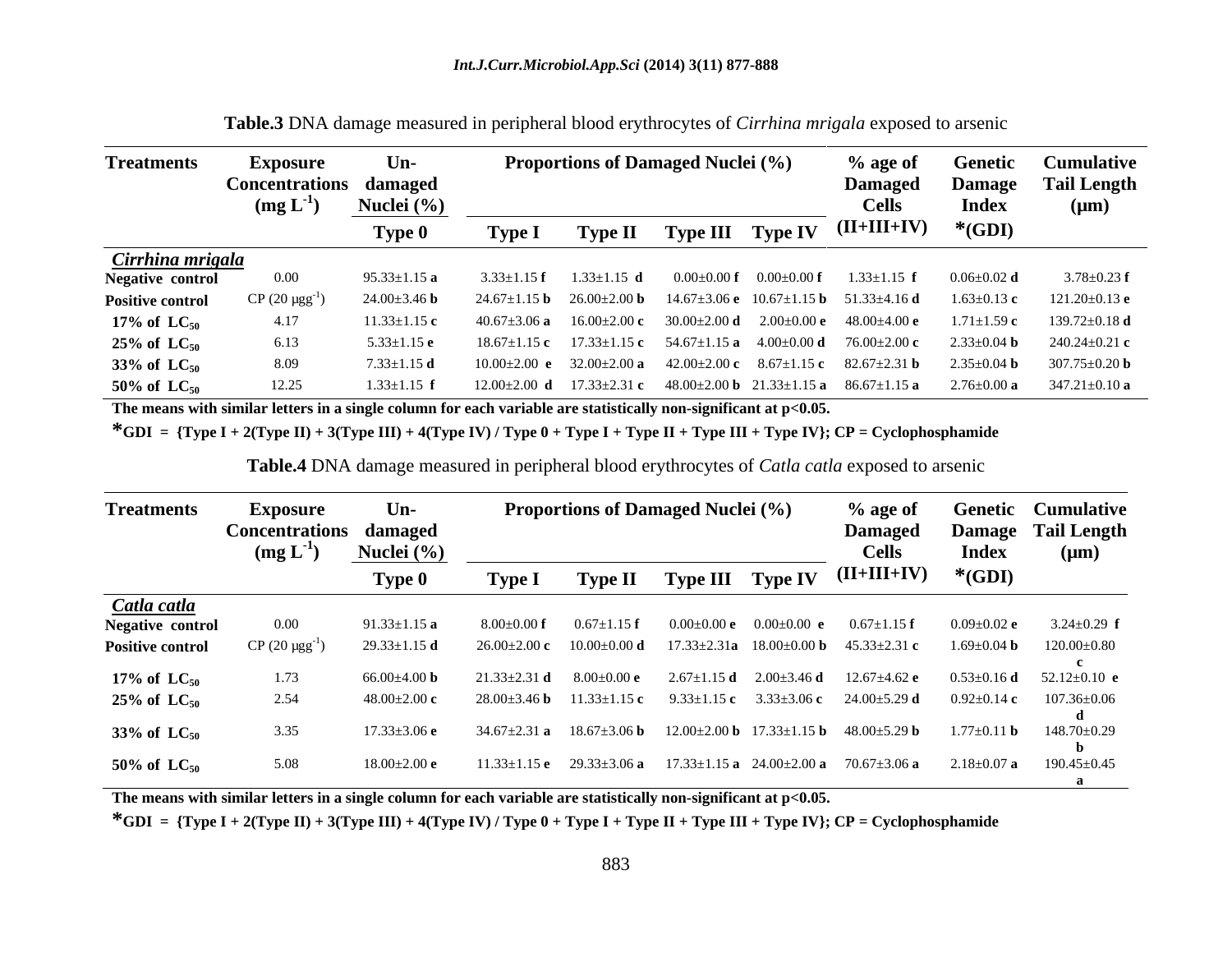| <b>Treatments</b>              | <b>Exposure</b><br>Concentrations damaged<br>$(mg L^{-1})$ | $Un-$<br>Nuclei (%) |                    |                 | <b>Proportions of Damaged Nuclei (%)</b>                                                            |                 | % age of<br><b>Damaged</b><br><b>Cells</b>             | <b>Index</b>                   | <b>Genetic Cumulative</b><br><b>Damage Tail Length</b><br>$(\mu m)$ |
|--------------------------------|------------------------------------------------------------|---------------------|--------------------|-----------------|-----------------------------------------------------------------------------------------------------|-----------------|--------------------------------------------------------|--------------------------------|---------------------------------------------------------------------|
|                                |                                                            | Type 0              | <b>Type I</b>      |                 |                                                                                                     |                 | Type II Type III Type IV $(II+III+IV)$ *(GDI)          |                                |                                                                     |
| <b>Ctenopharyngodon idella</b> |                                                            |                     |                    |                 |                                                                                                     |                 |                                                        |                                |                                                                     |
| <b>Negative control</b>        | $0.00\,$                                                   | 92.00 $\pm$ 2.00 a  | $6.00\pm2.00$ e    | $2.00\pm2.00$ e | $0.00 \pm 0.00$ f                                                                                   | $0.00\pm0.00$ e | $2.00 \pm 2.00$ f                                      | $0.10{\scriptstyle \pm0.03}$ e | $3.81 \pm 0.25$                                                     |
| <b>Positive control</b>        | CP (20 $\mu$ gg <sup>-1</sup> )                            | $19.33 \pm 2.31$ c  | $25.33 \pm 1.15$ c |                 | $31.33 \pm 1.15$ a $15.33 \pm 1.15$ d $8.67 \pm 2.31$ b                                             |                 | 55.33 $\pm$ 1.15 <b>b</b>                              | $1.69 \pm 0.08$ b              | $109.14 \pm 0.22$                                                   |
| 17% of $\text{LC}_{50}$        | 3.77                                                       | $23.33 \pm 1.15$ b  |                    |                 | $45.33\pm1.15$ a $17.33\pm1.15$ d $11.33\pm1.15$ e $2.67\pm2.31$ d $31.33\pm1.15$ e $1.25\pm0.06$ d |                 |                                                        |                                | $90.12 \pm 0.16$                                                    |
| $25\%$ of LC <sub>50</sub>     | 5.54                                                       |                     | $24.67 \pm 2.31$ c |                 | $28.00\pm2.00$ b $22.00\pm0.00$ b $2.67\pm3.06$ d                                                   |                 | 52.67 $\pm$ 4.62 c                                     | $1.57 \pm 0.13$ c              | $121.00 \pm 0.21$                                                   |
| 33% of $LC_{50}$               | 7.32                                                       | $22.00+0.00$        |                    |                 | $31.33\pm1.15$ b $20.00\pm0.00$ c $20.00\pm0.00$ c $6.67\pm1.15$ c                                  |                 | 46.67 $\pm$ 1.15 <b>d</b>                              | $1.58 + 0.03$ c                | $128.11 \pm 0.22$                                                   |
| 50% of $LC_{50}$               | 11.09                                                      |                     | $20.67 \pm 1.15$ d |                 | $26.67 \pm 1.15 \text{ b}$ $38.67 \pm 2.31 \text{ a}$ $9.33 \pm 2.31 \text{ a}$                     |                 | $74.67 \pm 3.06$ a $2.27 \pm 0.11$ a $184.53 \pm 0.21$ |                                |                                                                     |

**Table.5** DNA damage measured in peripheral blood erythrocytes of *Ctenopharyngodon idella* exposed to arsenic

**The means with similar letters in a single column for each variable are statistically non-significant at p<0.05.**

\*GDI =  $\{Type I + 2(Type II) + 3(Type III) + 4(Type IV) / Type 0 + Type II + Type III + Type III + Type IV\}; CP = Cyclophosphamide$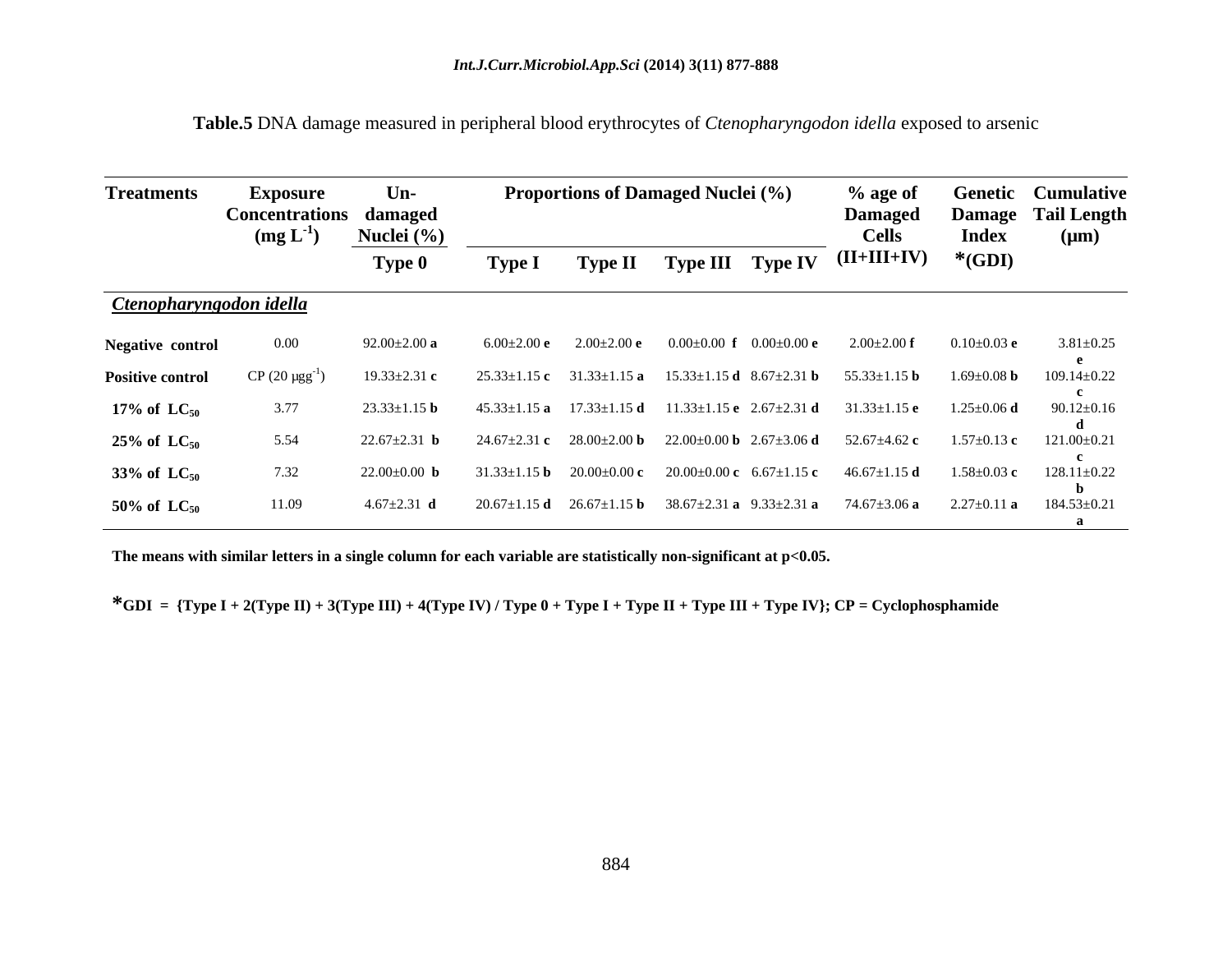

**Figure.I** Genotoxic damage in peripheral erythrocytes of fish (*Ctenopharyngodon idela*) due to arsenic exposure and the state of the state of the state of the state of the state of the state of the state of the state of the state of the state of the state of the state of the state of the state of the state of

Thus, generation of ROS and inhibition of (2008) reported that DNA damage in-DNA repair would lead to oxidative stress terms of comet tail length, induced in induced genomic instability in fish peripheral erythrocytes of loaches (*Cobitis*  (Rossman, 2003). During present *elongate*), increased significantly due to investigation, in the fish erythrocytes, the toxicity of industrial effluents containing extent of DNA damage, in-terms of arsenic, copper, mercury, chromium, percentage of damaged cells, GDI and managanese and strontium. Pereira et al. cumulative tail length of comets, increased (2013) observed the genotoxic effects of significantly with concomitant increase in cadmium and aluminum on the embryonic concentration of arsenic. Kumar *et al*. cells of zebra fish by using Comet assay (2013) also reported the genotoxic that showed significantly higher double potential of arsenic at different exposure strand breakage due to aluminum than concentrations in *Channa punctatus* and

*Carassius auratus.* experiment, when four fish species were<br>compared for their sensitivity towards<br>The fish, *Oreochromis mossambicus* arsenic, *Cirrhina mrigala* exhibited higher exposed to different concentrations of DNA damage in terms of percentage of arsenic exhibited concentration dependent damaged cells, GDI and cumulative tail increase in DNA damage in the blood cells length of comets, followed by that of that was significantly higher than control *Labeo rohita*, *Ctenopharyngodon idella* Thus, generation of ROS and inhibition of (2008) reported that DNA damage in-<br>
DNA repair would lead to oxidative stress terms of comet tail length, induced<br>
induced genomic instability in fish<br>
peripheral etyphrocytes of managanese and strontium. Pereira *et al*. (2013) observed the genotoxic effects of cells of zebra fish by using Comet assay that showed significantly higher double strand breakage due to aluminum than cadmium exposure. During present experiment, when four fish species were compared for their sensitivity towards arsenic, *Cirrhina mrigala* exhibited higher and *Catla catla*. Nagpure *et al*. (2008)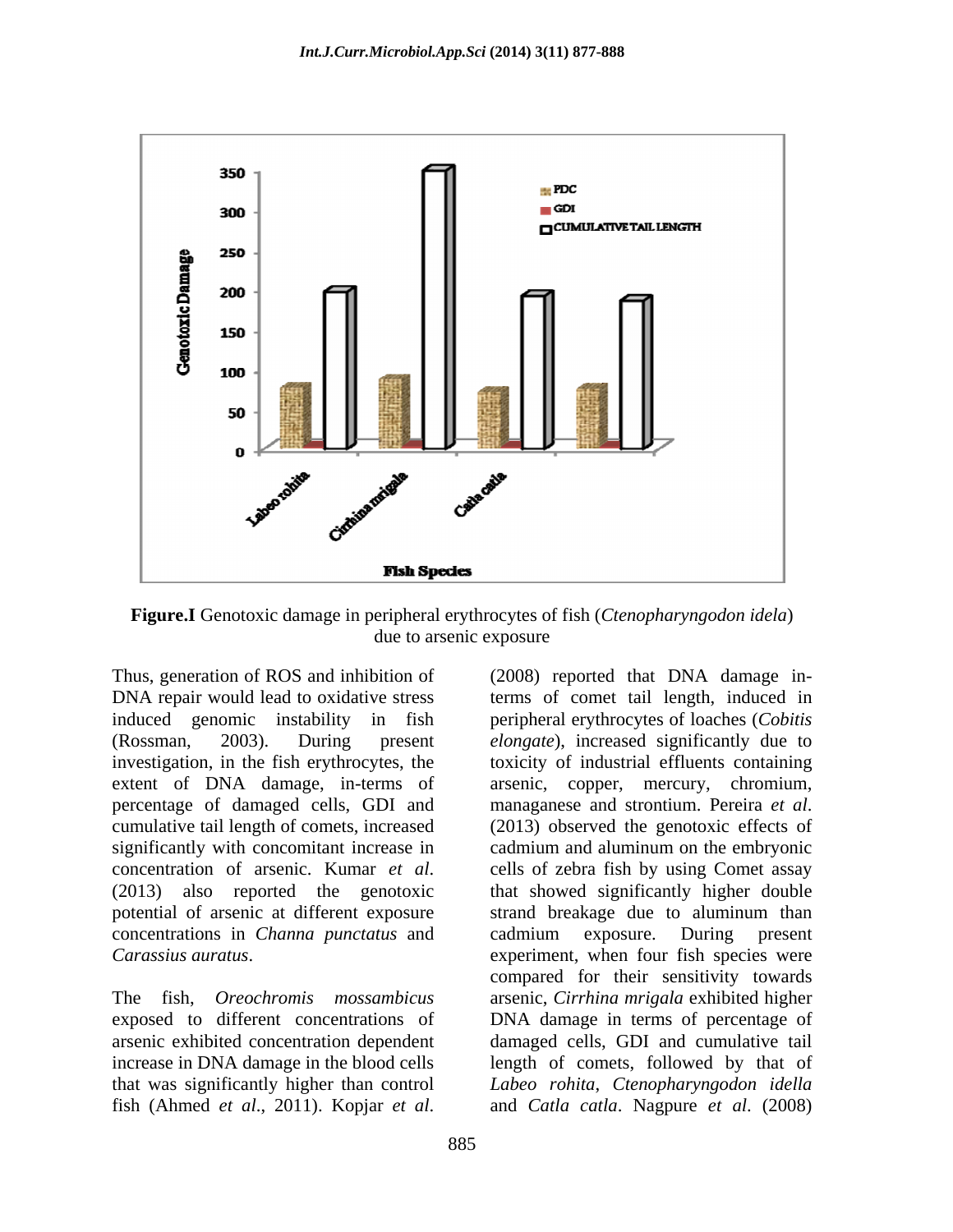observed species-specific variations in comet tail lengths of *Labeo rohita* and *P. puntius*. Significantly higher percentages of tail DNA in *Cirrhina mrigala* indicate its higher susceptibility to metals, under study, than the other three fish species. All the four experimental fish species, showed variable responses towards arsenic toxicity due to their physiological differences and species-specificity to interact against 32:85-87. various metals. Moreover, the genotoxic Barbosa, J.S., T.M. Cabral, D.N. Ferreira, potentials of arsenic suggested a serious concern towards its potential danger to the Medeiros. 2009. Genotoxicity survival and growth of fish, under study, in the natural aquatic habitats. impacted by the presence of heavy

The present was concluded that arsenic  $73:320-325$ . caused concentration dependent increase in DNA damage in peripheral blood erythrocytes of all the four fish species. Hence, by using comet essay, *Labeo rohita*, *Cirrhina mrigala*, *Catla catla* and *in the common Killifish (Fundulus Ctenopharyngodon idella can suitably be <i>heteroclitus*). Aquat. Toxicol. *Ctenopharyngodon idella* can suitably be used as bio indicators of metallic ion  $77:257-266$ .

providing financial support under 187. "Indigenous PhD fellowship (Pin# 074-2880-BM4-286)" scheme to complete this

Ahmed, M.K., M. Habibullah-Al-Mamun, M.A. Hossain, M. Arif, E. Parvin, M.S. Akter, M.S. Khan and M.M. Islam. 2011. Assessing the genotoxic potentials of arsenic in tilapia (*Oreochromis mossambicus*) using micronucleus test. Chemosphere, 84:

Avishai, N., C. Rabinowitz, E. Moiseeva

and B. Rinkevich. 2002. Genotoxicity of the Kishon River, Israel: the application of an in vitro cellular assay. Mutat. Res. 518:21- 37.

- Azmat, H., M. Javed and G. Jabeen. 2012. Acute toxicity of aluminum to the fish (*Catla catla, Labeo rohita* and *Cirrhina mrigala*). Pak. Vet. J. 32:85-87.
- Agnez-Lima and S.R. de-Medeiros. 2009. Genotoxicity assessment in aquatic environment metals. Ecotoxicol. Environ. Saf. 73:320-325.
- Bears, H., J.G. Richards and P.M. Schulte. 2006. Arsenic exposure alters hepatic arsenic species composition and stress mediated-gene expression in the common Killifish (*Fundulus heteroclitus*). Aquat. Toxicol. 77:257-266.
- pollution in the natural aquatic habitat.<br>Bhattacharya, A. and S. Bhattacharya.<br>2007. Induction of oxidative stress **Acknowledgements** by arsenic in *Clarias batrachus*: In- The author is thankful to the HEC for Ecotoxicol. Environ. Saf. 66:178-Bhattacharya, A. and S. Bhattacharya. 2007. Induction of oxidative stress volvement of peroxisomes. Ecotoxicol. Environ. Saf. 66:178- 187.
- work as a part of PhD research. and micronucleus assays to butterfish<br>(*Pholis gunnellus*) erythrocytes from **References** the Firth of Forth, Scotland. Bombail, V.D., A.E. Gordon and J. Batty. 2001. Application of the comet assay and micronucleus assays to butterfish (*Pholis gunnellus*) erythrocytes from the Firth of Forth, Scotland. Chemosphere. 44:383-392.
	- Cadet, J., M. Berger, T. Douki and J.L. Ravanat. 1997. Oxidative damage to DNA: Formation, measurement and biological significance. Rev. Physiol. Biochem. Pharmacol. 131:1-87.
	- alkaline comet assay and LODO, M. Martins, A.M. Ferreira, M. M.H. Costa. 2011. Assessment of the 143-149. Costa, P.M., T.S. Neuparth, S. Caeiro, J. Lobo, M. Martins, A.M. Ferreira, M. Caetano, C. Vale, T.A. DelValls and genotoxic potential of contaminated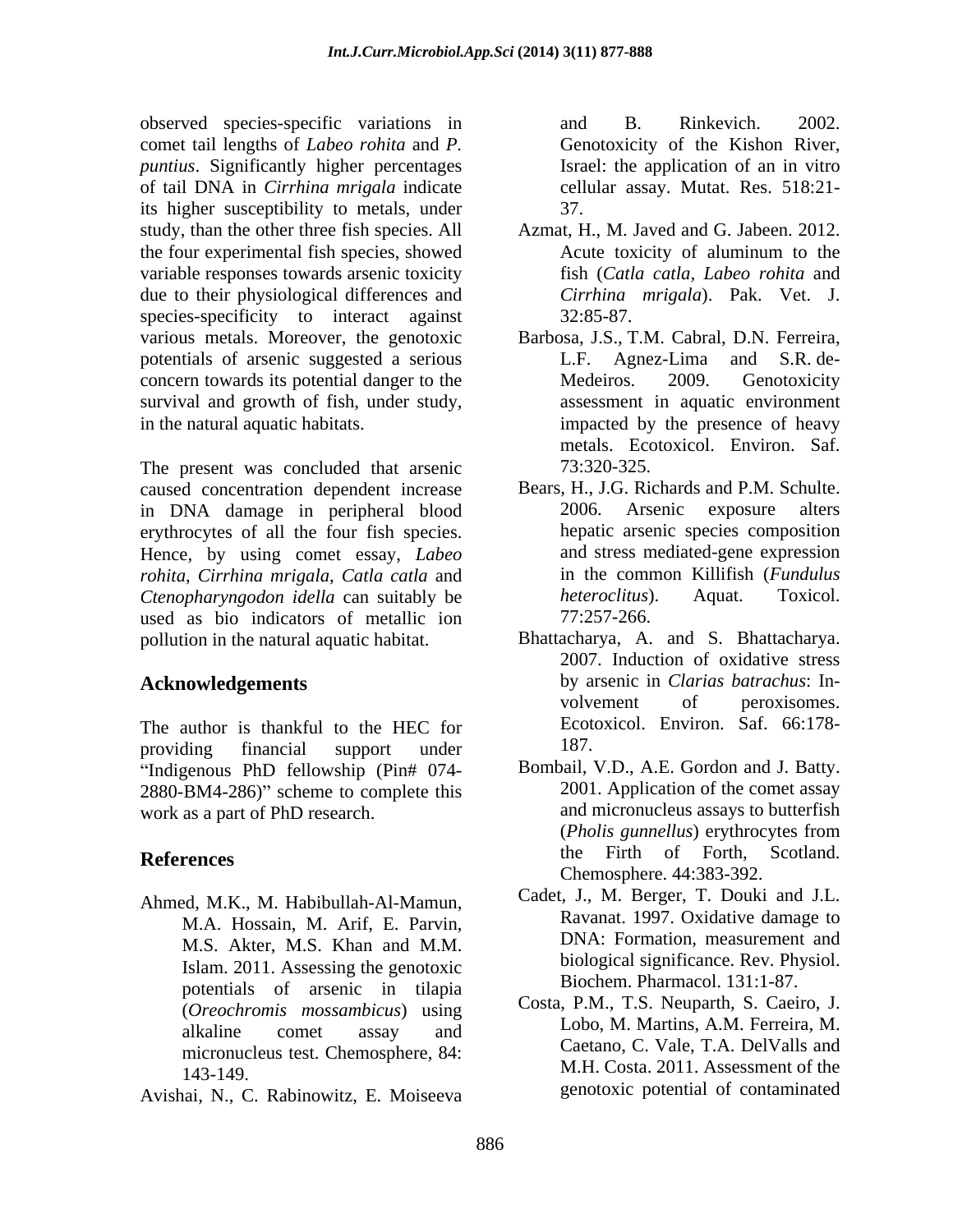estuarine sediments in fish peripheral

- Dopp, E., L.M. Hartmann, A.M. Florea, U.V. Recklinghausen, R. Pieper, B. Shokouhi, A.W. Rettenmeier, A.V. 480. inorganic and organic derivatives of Toxicol. Appl. Pharmacol. 201:156-
- 
- Ghosh, D., S. Bhattacharya and S.
- Grover, P., K. Danadevi, M. Mahboob, R. 2003. Evaluation of genetic damage
- Hartwig, A. 1998. Carcinogenicity of measurement of DNA repairs in the
- Hollis, L., C. Hogstrand and C.M. Wood. Kopjar, N., P. Mustafic, D. Zanella, I. Buj, Contam. Toxicol., 41: 468-474.
- Jabeen, G., M. Javed and H. Azmat. 2012. Kumar, A., P.K. Vibudh and K.K.

Pakistan. Pak. Vet. J. 32:107-111.

- blood: Laboratory versus in situ Javed, M. 2012. Effects of metals mixture studies. Environ. Res. 111:25-36. on the growth and their bio accumulation in juvenile major carps. Int. J. Agric. Biol., 14:477- 480.
- Hirner and G. Obe. 2004. Uptake of Javid, A., M. Javed and S. Abdullah. 2007. arsenic associated with induced bodies of *Catla catla, Labeo rohita* cytotoxic and genotoxic effects in and *Cirrhina mrigala* during 96-hr Chinese hamster ovary (CHO) cells.  $LC_{50}$  exposures. Int. J. Agric. Biol., Nickel bio-accumulation in the 1: 139-142.
- 165. Jose, S., P. Jayesh, A. Mohandas, R. Philip Gebel, T., P. Birkenkamp, S. Luthin and I.S.B. Singh. 2011. Application and H. Dunkelberg. 1998. Arsenic of primary haemocyte culture of (III), but not antimony (III), induces Penaeus monodon in the assessment DNA-protein crosslinks. Anticancer of cytotoxicity and genotoxicity of Res. 18:4253-4257. heavy metals and pesticides. Marine Environ. Res. 71:169-177.
	- Mazumder. 2006. Perturbations in Kalpaxis, D.L., C. Theos, M.A. the catfish immune responses by Xaplanteri, G.P. Dinos, A.V. Catsiki arsenic: organ and cell specific and M. Leotsinidis. 2003. effects. Comp. Biochem. Physiol. C, Biomonitoring of Gulf of Patras, *N.*  Comp. Pharmacol. Toxicol. 143:455- *Peloponnesus*, Greece. Application 463. of a biomarker suite including Rozati, B. Saleha and M.F. Rahman. Mytilus galloprovincialis cells. Kalpaxis, D.L., C. Theos, M.A. and M. Leotsinidis. 2003. evaluation of translation efficiency in *Mytilus galloprovincialis* cells. Environ. Res., 37: 1-8.
	- in workers employed in pesticide Kim, B., J.J. Park, L. Edlaer, D. Fournier, production utilizing the Comet assay. W. Haase, M. Sautter-Bihl, F. Gotzes Mutagenesis. 18:201-205. **and H.W. Thielmann. 2002.** New metal compounds: possible role of single-cell gel electrophoresis DNA repair inhibition. Toxicol. Lett. 103:235-239. Mutagen. 40:50-56. and H.W. Thielmann. 2002. New measurement of DNA repairs in the single-cell gel electrophoresis (comet) assay. Environ. Mol.
	- 2001. Tissue-specific cadmium M. Caleta, Z. Marcic, M. Milic, Z. accumulation, metallothionein Dolenec and M. Mrakovcic. 2008. induction, and tissue zinc and copper **Assessment** of DNA integrity in levels during chronic sublethal erythrocytes of *Cobitis elongate* cadmium exposure in juvenile Rainbow trout. Arch. Environ. alkaline comet assay study. Folia. Assessment of DNA integrity in affected by water pollution: the Zool. 57:120-130.
	- Assessment of heavy metals in the Parimal. 2013. Fish micronucleus fish collected from the river Ravi, assay to assess genotoxic potential of assay to assess genotoxic potential of